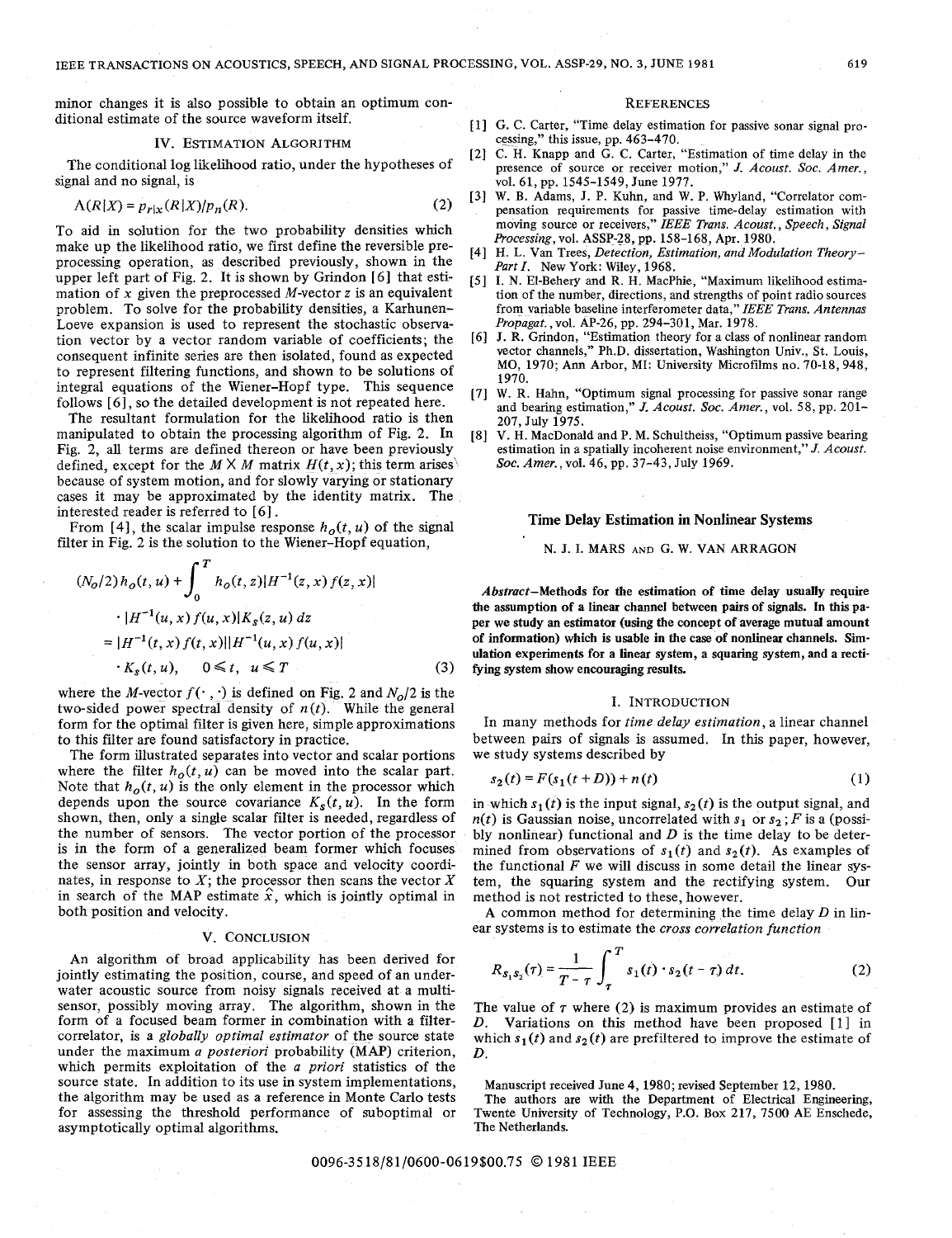It can be shown that in such a way an optimal estimate of *D*  can be achieved. In case the functional  $F$  in (1) is nonlinear, however, the optimality of that estimator is no longer assured. We have developed an estimator of *D* for nonlinear functionals. Although we cannot prove its optimality either for all or even for some nonlinear functionals, empirical results with it are encouraging.

Our motivation for the development of this estimator comes from a medical problem, namely, the study of the spread of electrical activity through the human brain in epileptic patients. The pathways of propagation in the brain are highly nonlinear, necessitating other analysis methods than the cross correlation function for the determination of (propagation) time delay.

## 11. AVERAGE MUTUAL AMOUNT OF INFORMATION

By writing the cross correlation function in the form

$$
R_{s_1 s_2}(\tau) = \int_{-\infty}^{\infty} \int_{-\infty}^{\infty} s_1(t) \cdot s_2(t+\tau) \cdot f(s_1, s_2, \tau) \, ds_1 ds_2 \tag{3}
$$

in which f is the joint probability density function of  $s_1(t)$  and  $s_2(t + \tau)$ , we observe that only the second-order moments of the probability density function of  $s_1$  and  $s_2$  contribute to the cross correlation function. It is therefore not surprising that for nonlinear functionals an improved estimator of *D* can be found which makes use of the higher order moments of the distributions of  $s_1$  and  $s_2$ . We have used the concept of *average mutual amount of information* for this purpose.

Average mutual amount of information (AMAI) was defined in 1959 by Gel'fand and Yaglom [2] as a measure for the predictability of one signal, given another. The AMAI between two sequences *X* and Y is defined as

$$
AMAI(X, Y) = \int_{-\infty}^{\infty} \int_{-\infty}^{\infty} f(x, y) \cdot \log \frac{f(x, y)}{f(x) \cdot f(y)} dx dy
$$
 (4)

in which  $f(x, y)$  is the simultaneous probability density function of  $(X, Y)$ ,  $f(x)$  is the marginal probability density function of X, and  $f(y)$  is the marginal probability density function of *Y*. AMAI ranges from 0 (no predictability) to  $\infty$  (perfect predictability) and is symmetrical in its arguments  $(AMAI(X,$  $Y$ ) = AMAI $(Y, X)$ ).

In our application to time delay estimation in *nonlinear systems,* we use AMAI in a manner analogous to the cross correlation function by computing (4) for a range of lag values  $\tau$  between  $s_1$  and  $s_2$ :

$$
\text{AMAI}(s_1, s_2, \tau) = \int_{-\infty}^{\infty} \int_{-\infty}^{\infty} f(s_1(t), s_2(t + \tau))
$$

$$
\cdot \log \left\{ \frac{f(s_1(t) \cdot s_2(t + \tau))}{f(s_1) \cdot f(s_2)} \right\} ds_1 ds_2. \tag{5}
$$

The value of  $\tau$  where  $AMAI(\tau)$  has a maximum provides an estimate of the delay *D.* 

We observe from (5) that the computation of AMAI requires knowledge of the joint and marginal probability density functions of  $s_1$  and  $s_2$ . In the next paragraph we will discuss methods to estimate these densities. We also observe that (5) is not only a function of the second-order moments of the probability density functions, but also of higher order moments, as required by our application to nonlinear systems.

### 111. ESTIMATION OF PROBABILITY DENSITY FUNCTIONS

In many practical situations the joint and marginal probability density functions in (5) will not be known and will have to be estimated.

Of the different approaches to *probability density function.* 

*estimation* described in the literature (for reviews see [ **31** -[SI we have chosen the well-known Parzen kernel estimator [6]

$$
f_N(x_1, x_2, \cdots, x_M) = \frac{1}{N} \sum_{n=1}^N \prod_{m=1}^M \frac{1}{h_m(N)} K\left(\frac{x_m - x_{mn}}{h_m(N)}\right).
$$
(6)

Epanechnikov [7] has derived the nonnegative kernel form and kernel width which minimize the relative global approximation error over all densities, in the case where the true probability density function has a Taylor expansion in all its arguments everywhere. As the optimal kernel form he has found

$$
K(y) = \frac{3}{4\sqrt{5}} \left(1 - \frac{y^2}{5}\right) \quad \text{if} \quad -\sqrt{5} \leq y < +\sqrt{5} \\ = 0 \quad \text{elsewhere.} \tag{7}
$$

This kernel function has a simple form and a finite support and is independent of the true probability density function and of the sample size.

Within this class of optimal kernel functions the kernel width which minimizes the relative global approximation error is given by

$$
h_0(N) \approx \left[\frac{ML^M}{ND}\right]^{1/(M+4)}
$$
\n(8)

in which

$$
L = \int_{-\infty}^{\infty} K^{2}(y) dy
$$
  
=  $\int_{-\sqrt{5}}^{\sqrt{5}} \left[ \frac{3}{4\sqrt{5}} \left( 1 - \frac{y^{2}}{5} \right) \right]^{2} dy = \frac{3}{5\sqrt{5}}$  (9)

and

$$
D = \int_{-\infty}^{\infty} \int_{-\infty}^{\infty} \cdots \int_{-\infty}^{\infty} \left[ \sum_{m=1}^{M} \frac{\delta^2}{\delta x_m^2} f(x_1, x_2, \cdots, x_M) \right]^2
$$

$$
dx_1 dx_2 \cdots dx_M.
$$
 (10)

Thus, the optimal kernel width is a function both of the number of samples and of the density to be estimated. We have used this probability density function estimator in an iterative way, in which an initial estimate of the probability density functions is used in (8) to compute an estimate of the optimal kernel width, which in turn is used to estimate the probability density functions using *(6),* etc. Although we have not been able to prove the convergence of this procedure, we have not experienced cases of malconvergence in a great many experiments with samples from known probability density functions.

Both the joint and marginal probability density functions are used in (4) to compute the AMAI by numerically integrating the integrand of (4).

The whole procedure is repeated for every value of the lag value r. The range over which *r* is varied is determined *a priori*  from the known physical properties of the problem. The value of  $\tau$  where AMAI( $\tau$ ) has a maximum is considered the best estimate of *D.* 

#### IV. EXPERIMENTAL RESULTS

To assess the practical usefulness of the AMAI estimator of time delay, we performed simulations in which the system described by **(1)** was used. Three functionals were studied: the linear system, the squaring system and the rectifying system. As input signal  $s_1(t)$  we used low-pass filtered Gaussian noise, generated according to

$$
s_1(t) = \text{rho} \cdot s_1(t-1) + \sqrt{1 - \text{rho}^2} \ n_1(t); \tag{11}
$$